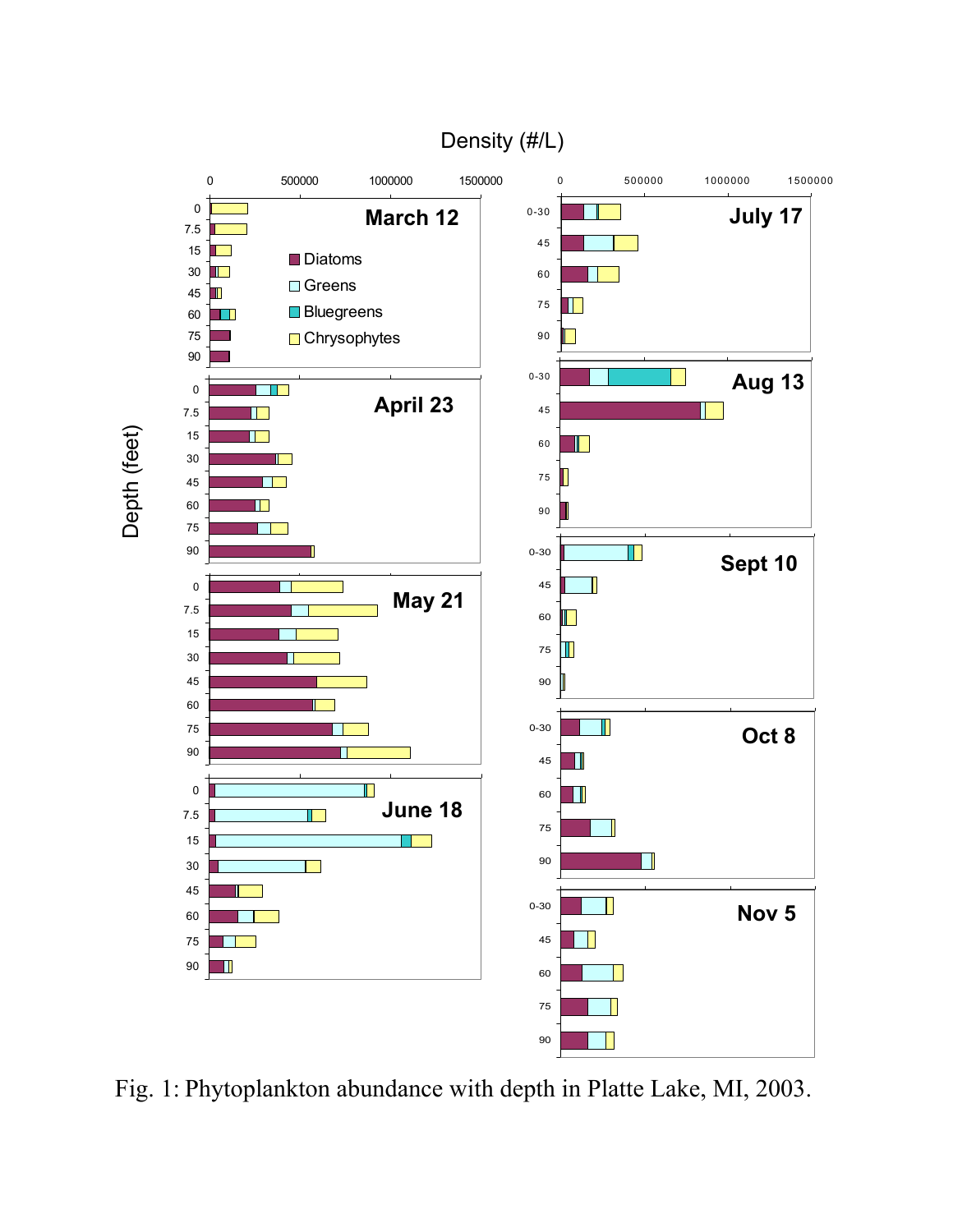## Biovolume (µl/L)



Fig. 2: Phytoplankton biovolume with depth in Platte Lake, MI, 2003.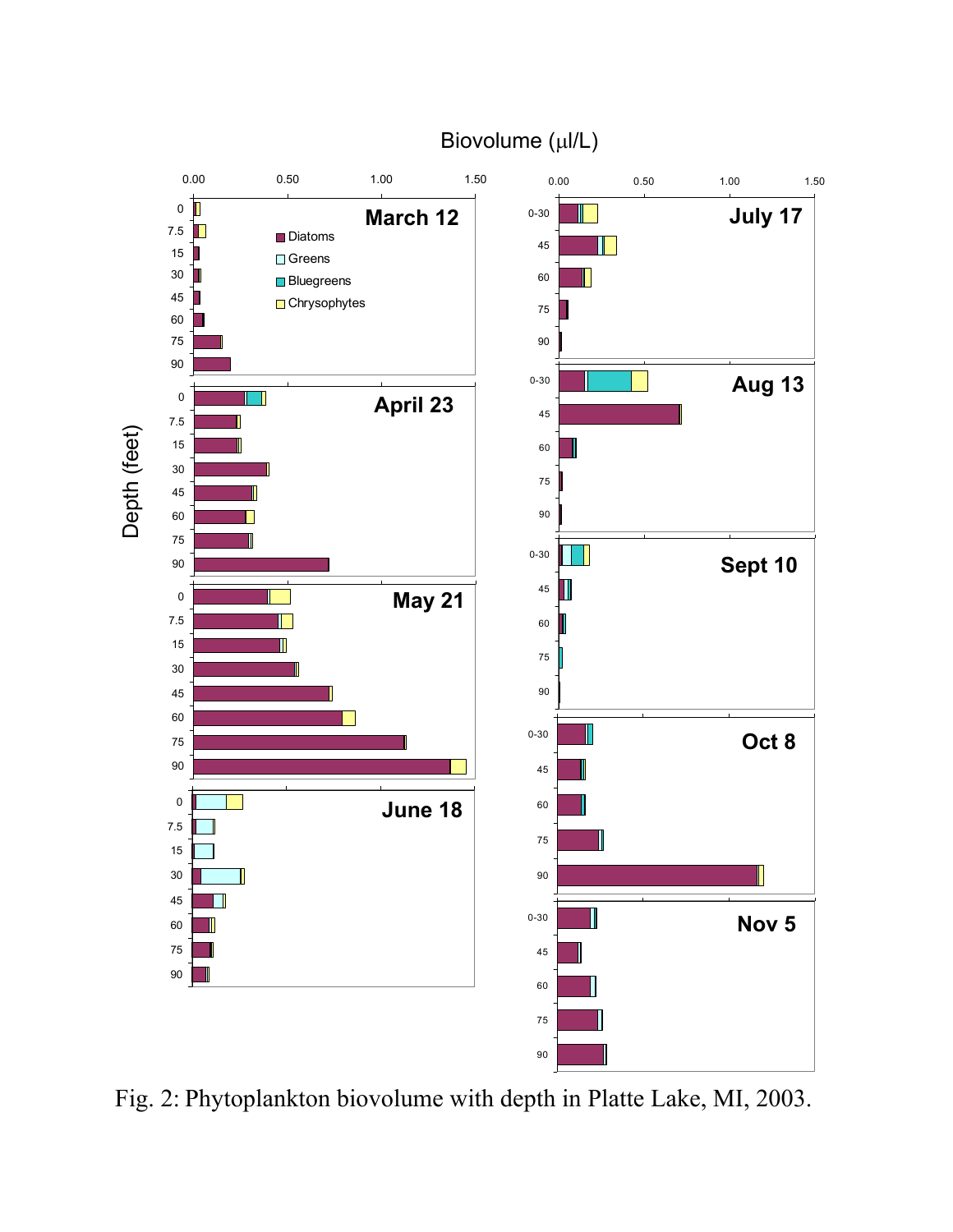

Fig.3: Average zooplankton abundance (A) and biomass (B) in Platte Lake, MI, 2003.